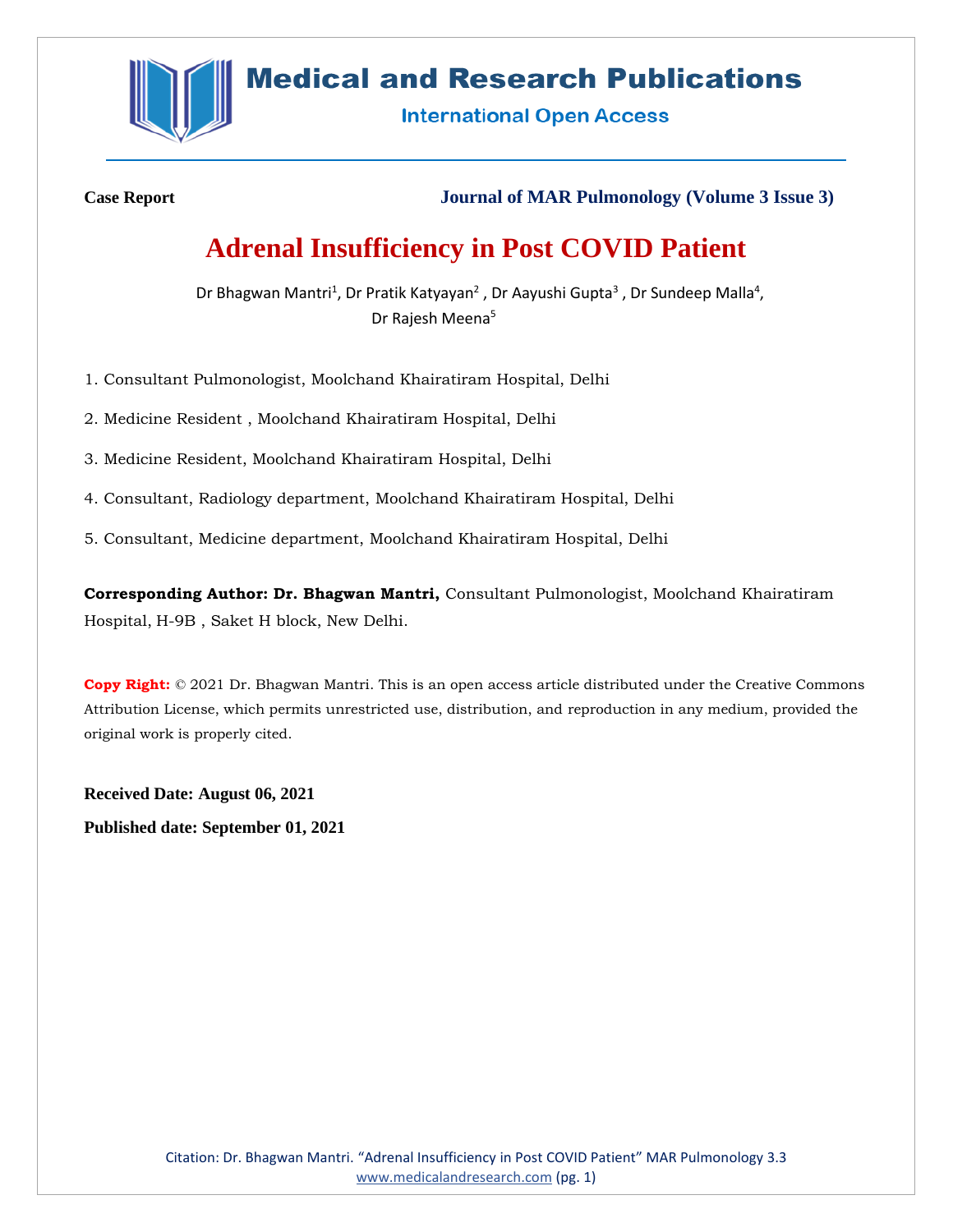### *Abstract*

*Background: A novel coronavirus disease (COVID-19), caused by severe acute respiratory syndrome coronavirus 2 (SARS-CoV-2) has affected over 18 crore individuals, claiming more than 38 lakhs lives, till date 24 June 2021, worldwide ever since its mysterious outbreak in Wuhan, China in December 2019.* 

*COVID-19 has a broad spectrum of severity, ranging from asymptomatic to multiorgan dysfunction [1,2,3].*

*Keyword: Post covid, Cortisol deficiency, Adrenal insufficiency, Post Covid complications.*

### **Introduction**

Several complications of COVID-19 already have been described in

- ●Respiratory failure
- ●Cardiac and cardiovascular complications. 4,5,6,7
- ●Thromboembolic complications .8,9,10,11
- ●Neurologic complications 12 ,13

Autopsy studies have noted detectable SARS-CoV-2 RNA (and, in some cases, antigen) in the kidneys, liver, heart, brain, and blood in addition to respiratory tract specimens, suggesting that the virus disseminates systemically in some cases; whether direct viral cytopathic effects at these sites contribute to the complications observed is uncertain .14,16,17

Similarly adrenal gland suppression (responsible for secretion of cortisol via Hypothalamo Pituitary Axis) has been already reported as a rare finding in covid patients.

We have also found a rare case of adrenal insufficiency in post covid patient.

### **Case Reports**

A 24-year-old female presented to the emergency department with complaints of dizziness which was on and off since one month which is increased in severity for the last 4-5 days. Patient also has history of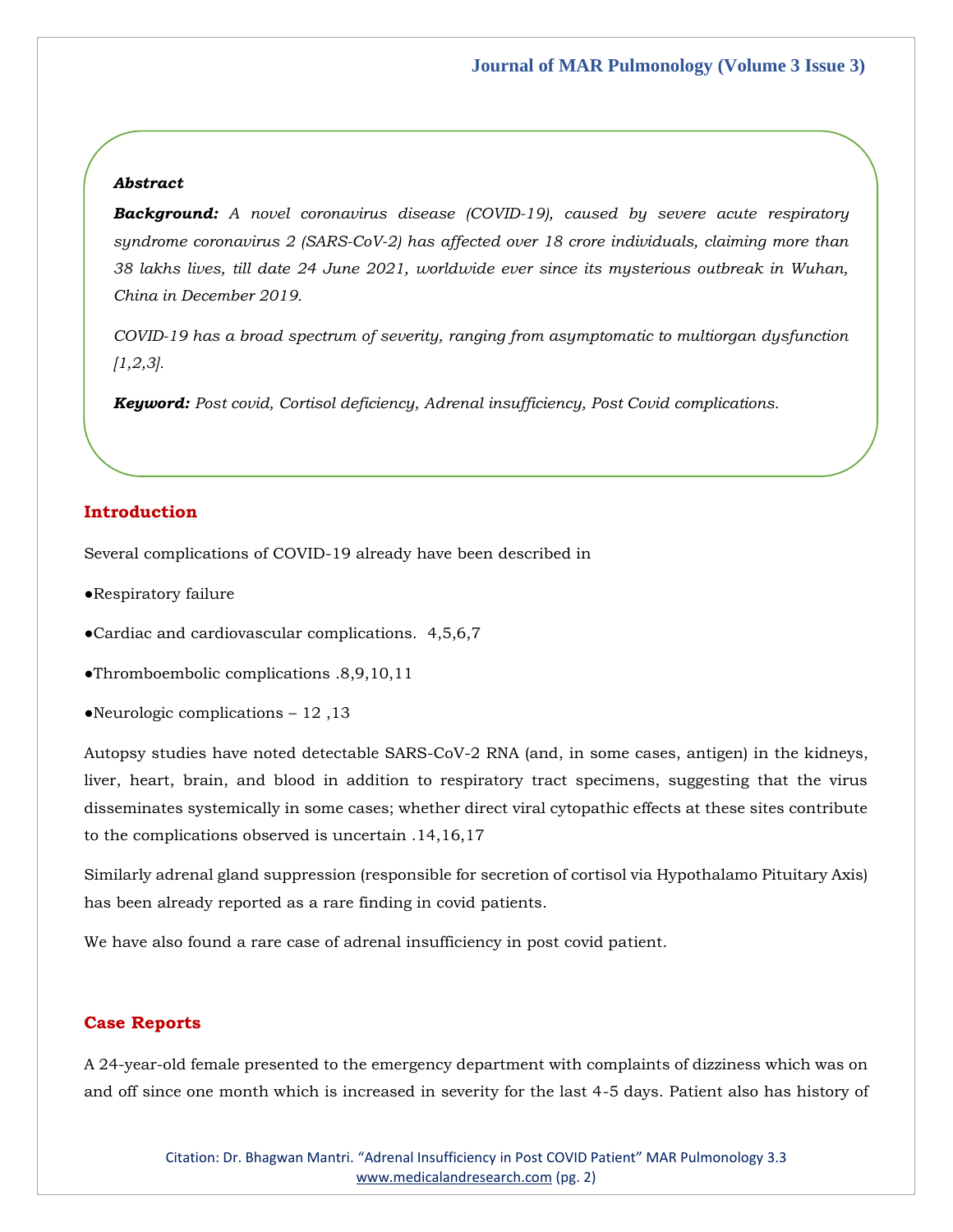blurring of vision which is associated with light-headedness which was present since last five days. No history of fever, loose stool, shortness of breath, chest pain or palpitations, change in intensity of dizziness on changing postures, hearing problem.

Patient has a history of Covid RT PCR positive on 24/4/21. During that time, she was having fever & dry cough for 4 days for which Covid RT PCR was done. Patient had persistent fever till Day 6 of illness for which she was started on treatment as per covid protocol (including oral steroid therapy from 26 April 2021 to 13th may 2021).

On further evaluation of past history, patient is a known case of polycystic ovarian disease & acyanotic congenital heart disease (fossa ovalis ASD 9mm) with Left to right shunt with post ASD repair status in 2010. Before Covid she was physically active and even involving in boxing activity.

In emergency on arrival, her BP was 80/50, Pulse rate was 72 per minute, bilateral radial pulse volume was low, temperature was 98.6F, oxygen saturation was 98 % on room air, GCS was E4V4M5, bilateral chest was clear, S1S2 was present & no murmurs were audible. Patient was started on iv fluid therapy immediately in the emergency 1.5litres iv fluid was transfused as bolus followed by continuous transfusion. Patient was shifted to the intensive care unit for further management. Despite the fluid therapy her average blood pressure was 90/50 (earlier her baseline BP was 120/70) and had persistent dizziness. Cardiology opinion was taken, echocardiogram was advised which showed situs solitus, normal Inferior vena cava, Left Ventricular ejection fraction of 60% , intact interventricular septum , mild pulmonary stenosis with peak pressure gradient of 25 mm Hg .Covid Rt PCR sent as per hospital protocol, which came negative . Routine investigations were normal in study (Hemoglobin 10.4gm %, Total Leucocyte Count 4300, SGOT 29, SGPT 37, Urea 21, Creatinine 0.71, Calcium 8.2, Sodium 135, Potassium 3.8). Patient was still hypotensive even after continuous iv fluid infusion.In view of Persistent hypotension despite adequate intravenous fluid therapy with post covid history , adrenal insufficiency was suspected after which blood sample for Serum cortisol & ACTH (reports attached) was sent as per standard timing & iv steroids was started .Serum cortisol came significantly low ,less than 1 microgram per decilitre ( biological reference range at 8 am is 5-23 mcg / dl) , whereas ACTH was under normal range , 19.5pg/ml ( 8am reference range is 10-50 pg/ ml) ( report attached ).Endocrinologist opinion was taken, abdominal non contrast CT for adrenal gland was advised which showed bilateral normal morphology of adrenal gland. (Fig1&2).Patient was continued on iv hydrocortisone 100 mg stat dose followed by 50 mg twice daily for next 3 days after which average blood pressure came to 120/70 and patient improved significantly . She was discharged after 3 days, on oral steroids and doing well.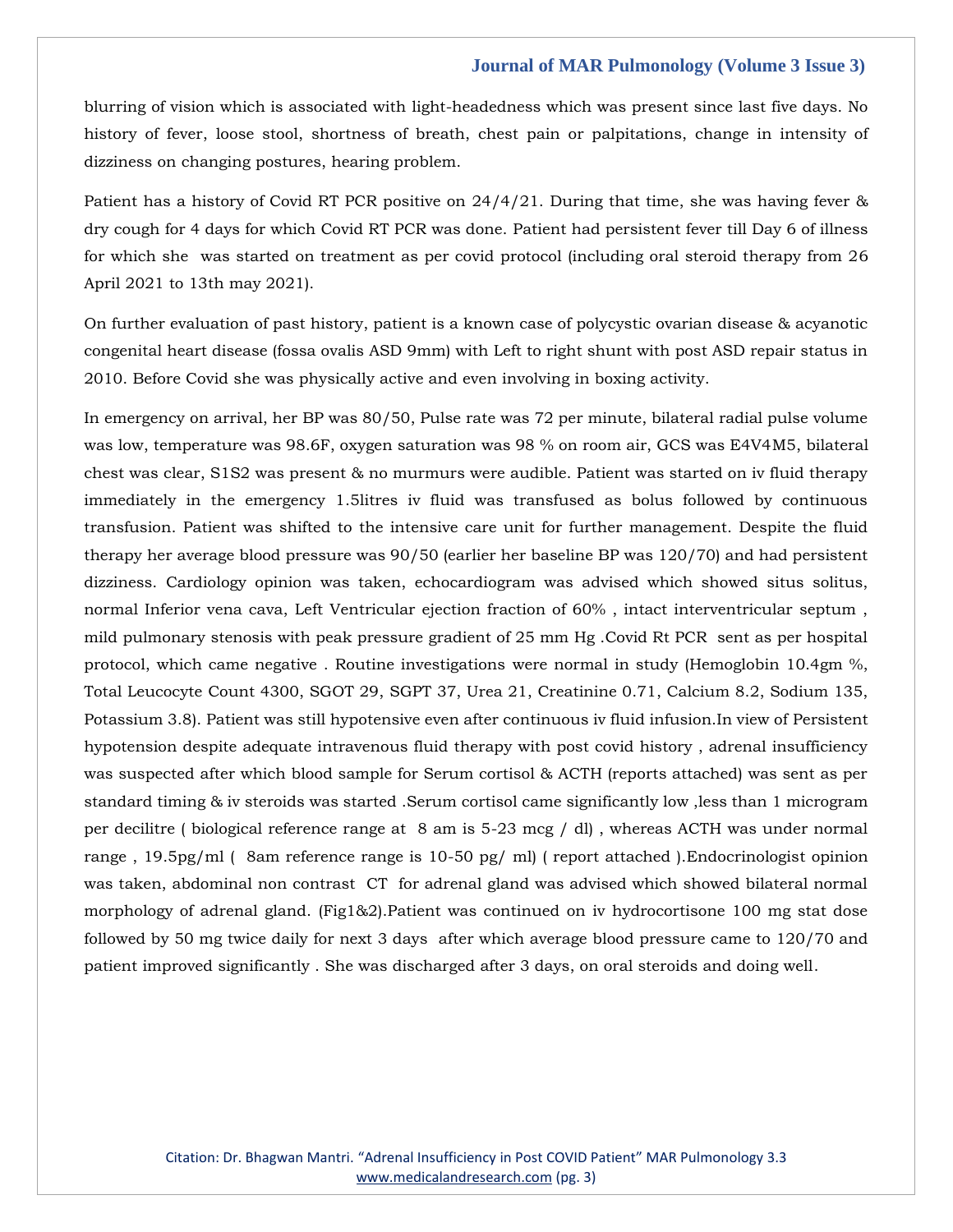

**Figure 1**



**Figure 2**

Citation: Dr. Bhagwan Mantri. "Adrenal Insufficiency in Post COVID Patient" MAR Pulmonology 3.3 [www.medicalandresearch.com](http://www.medicalandresearch.com/) (pg. 4)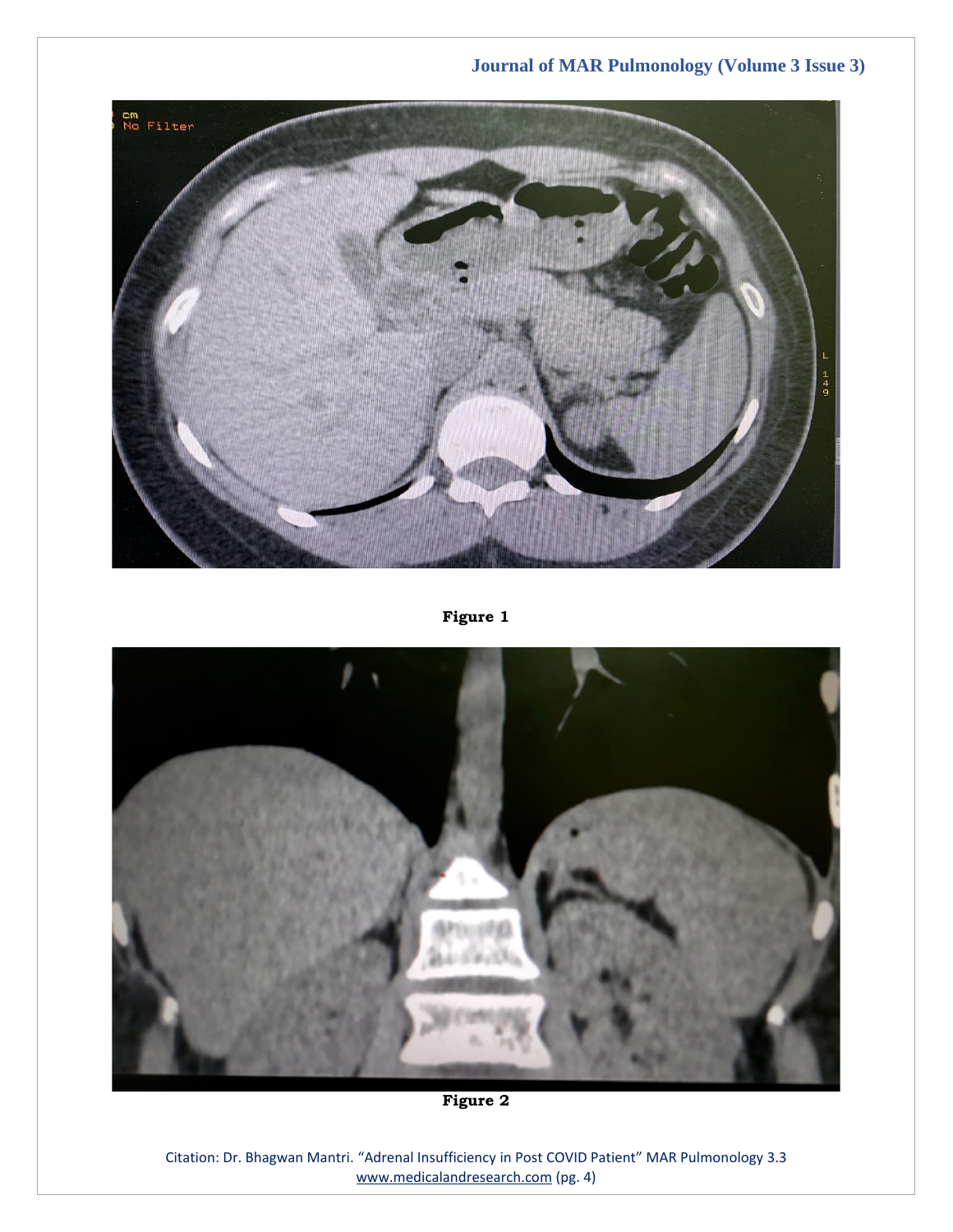| PID NO: P542100561278<br>Age: 24.0 Year(s) Sex: Female d                                                                                                                                                                                                    | Reference: SELF<br><b>Sample Collected At:</b><br><b>MOOLCHAND HOSPITAL</b><br><b>LAJPAT NAGAR-III NEW</b><br>Zone: LAJPAT NAGARSample<br>Processed At: Metropolis Healthcare Ltd<br>E-21, B1 Mohan Co-op Ind Estate New<br>Delhi-110044                    | VID: 54213150400590<br>Registered On:<br>09/06/2021 01:40 PM<br>Collected On:<br>09/06/2021 1:40PM<br>Reported On:<br>09/06/2021 05:21 PM |
|-------------------------------------------------------------------------------------------------------------------------------------------------------------------------------------------------------------------------------------------------------------|-------------------------------------------------------------------------------------------------------------------------------------------------------------------------------------------------------------------------------------------------------------|-------------------------------------------------------------------------------------------------------------------------------------------|
|                                                                                                                                                                                                                                                             | <b>Unit</b><br><b>Observed Value</b>                                                                                                                                                                                                                        | <b>Biological Reference Interval</b>                                                                                                      |
| Investigation                                                                                                                                                                                                                                               | µg/dL<br><b>Below 1.0</b>                                                                                                                                                                                                                                   | 08:00 hr AM: 5-23<br>16:00 hr PM : 3-16                                                                                                   |
| <b>Cortisol, Serum</b>                                                                                                                                                                                                                                      |                                                                                                                                                                                                                                                             |                                                                                                                                           |
| (Serum, CMIA)                                                                                                                                                                                                                                               |                                                                                                                                                                                                                                                             |                                                                                                                                           |
| <b>Medical Remarks: Rechecked</b>                                                                                                                                                                                                                           | <b>ES</b>                                                                                                                                                                                                                                                   |                                                                                                                                           |
| Interpretation:                                                                                                                                                                                                                                             |                                                                                                                                                                                                                                                             |                                                                                                                                           |
| Cortisol, is the main glucocorticoid, produced by adrenal cortex; plays a central role in glucose metabolism and in the body's<br>Cortisol levels are regulated by adrenocorticotropic hormone (ACTH), which is synthesized by the pituitary in response to |                                                                                                                                                                                                                                                             |                                                                                                                                           |
| Cortison revers are regulated by adjectived incorresponding (ACTH), which is synthesized by the pitulary in response to<br>corticotrophin-releasing hormone (CRH). CRH is released in a cyclic fashion by the hypothalamus, resul<br>1.                     |                                                                                                                                                                                                                                                             |                                                                                                                                           |
| WHOUTOPHIPPORADITY HOMINIC (UNT). UNTISTERASED III & CYCIIC 185<br>16 nm 0 nm 1 and podiso (44 nm 1 in alanma ACTLI and podisol lavale                                                                                                                      |                                                                                                                                                                                                                                                             |                                                                                                                                           |
| 2.                                                                                                                                                                                                                                                          | GPRAM 1011 . DD 1574 . BEG                                                                                                                                                                                                                                  |                                                                                                                                           |
| 8.27 x 11.69 in                                                                                                                                                                                                                                             |                                                                                                                                                                                                                                                             |                                                                                                                                           |
|                                                                                                                                                                                                                                                             |                                                                                                                                                                                                                                                             |                                                                                                                                           |
| PID NO: P542100562776<br>Age: 24.0 Year(s) Sex: Female                                                                                                                                                                                                      | Reference: Dr.SEL<br>Sample Collected At:<br>Moolchand hospital<br>Lajpat nagar-iii new zone: lajpat nagar<br><b>PROCESSING LOCATION:- Metropolis</b><br>Healthcare Ltd, Unit No. 409-416, 4th<br>Floor, Commercial Building-1, Kohinoor<br>Mall, Mumbai-70 | VID: 54213150401634<br>Registered On:<br>10/06/2021 01:39 PM<br>Collected On:<br>11/06/2021 3:59AM<br>Reported On:<br>11/06/2021 12:34 PM |
|                                                                                                                                                                                                                                                             |                                                                                                                                                                                                                                                             |                                                                                                                                           |
|                                                                                                                                                                                                                                                             |                                                                                                                                                                                                                                                             | <b>Biological Reference Interval</b>                                                                                                      |
|                                                                                                                                                                                                                                                             |                                                                                                                                                                                                                                                             |                                                                                                                                           |
|                                                                                                                                                                                                                                                             | Unit<br><b>Observed Value</b>                                                                                                                                                                                                                               |                                                                                                                                           |
| Investigation<br>19.5                                                                                                                                                                                                                                       | pg/mL                                                                                                                                                                                                                                                       | $7.2 - 63.6$                                                                                                                              |
| <b>ACTH-Adreno Corticotropic Hormone</b>                                                                                                                                                                                                                    |                                                                                                                                                                                                                                                             | Please note change in<br>Reference range and method                                                                                       |
| (Plasma, ECLIA)                                                                                                                                                                                                                                             |                                                                                                                                                                                                                                                             |                                                                                                                                           |
|                                                                                                                                                                                                                                                             |                                                                                                                                                                                                                                                             |                                                                                                                                           |
| ACTH determinations are valuable in the differential diagnosis of adrenal insufficiency and hypersecretion.<br>Interpretation :<br>1.                                                                                                                       |                                                                                                                                                                                                                                                             |                                                                                                                                           |
| In Addison's disease (Primary adrenal insufficiency), elevated levels are typical. Whereas low levels are the rule when adrenal<br>ACTH determinations can also help to identify the cause of cortisol hypersecretion in Cushing's syndrome.<br>2.          | 9 PK + > > 2012 : 0 0 1576 - 0 FB                                                                                                                                                                                                                           |                                                                                                                                           |

Citation: Dr. Bhagwan Mantri. "Adrenal Insufficiency in Post COVID Patient" MAR Pulmonology 3.3 [www.medicalandresearch.com](http://www.medicalandresearch.com/) (pg. 5)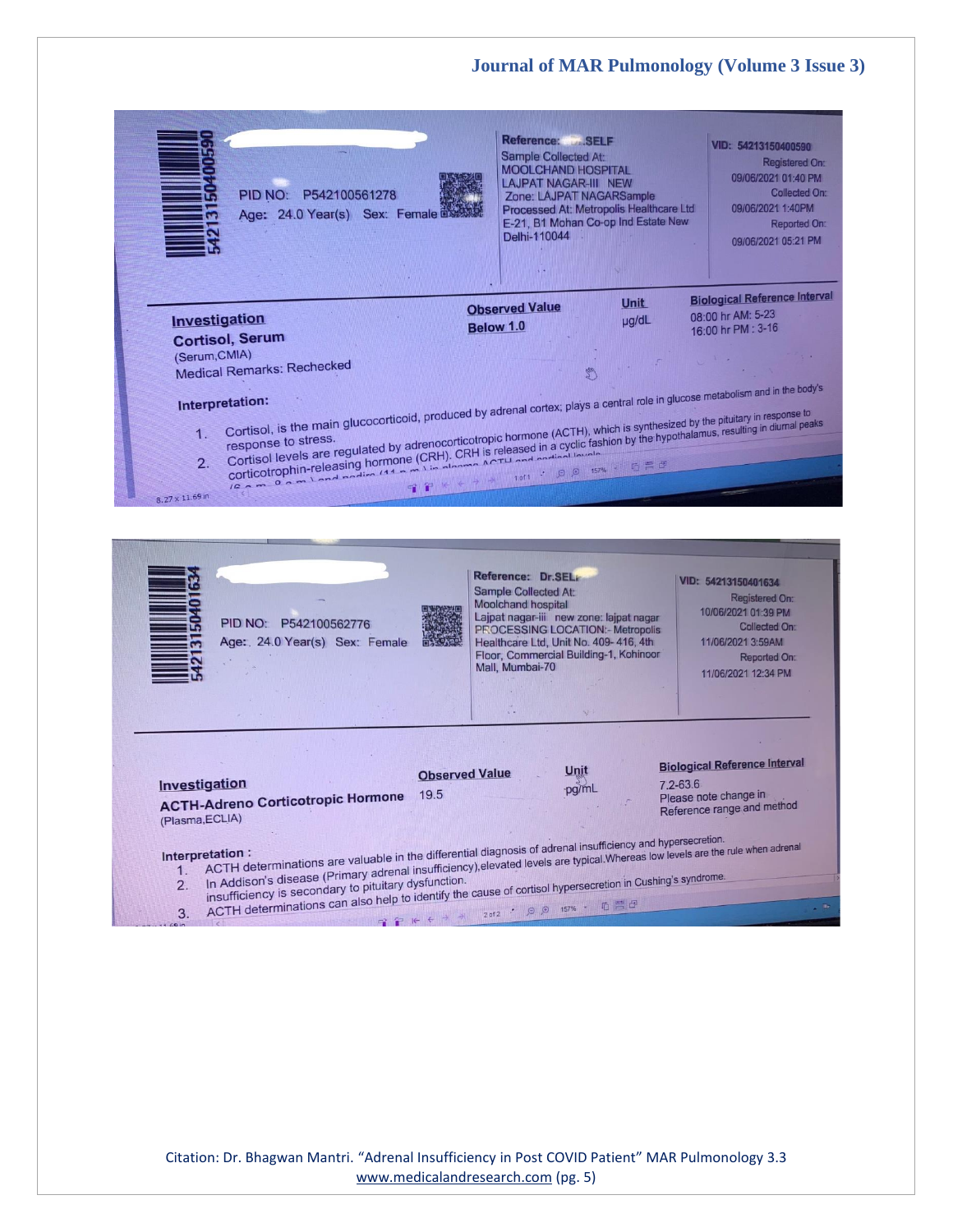### **Discussion**

This current report presented an individual infected with COVID-19 with no prior history of adrenal diseases who experienced acute adrenal insufficiency after covid recovery.

Due to the new emergence of this virulent pathogen, which mostly affects the respiratory system, other non-respiratory presentations of this infection must be considered, especially in terms of endocrine organs.

Several mechanisms have been suggested for the development of this disease, including thrombosis, autoimmune issues, and drugs. These aforementioned circumstances may increase cortisol demand, which can result in adrenal insufficiency occurrence.

Overall, because physiological concentrations of corticosteroids play a crucial role in maintaining an appropriate vascular response to vasoconstrictors, adrenal insufficiency was associated with severe resistant hypotension, which was entirely reversed with corticosteroids 18

On the other hand, it has been suggested that an older member of the Coronaviridae family, named severe acute respiratory syndrome (SARS), produces certain amino acid sequences mimicking host ACTH. Consequently, antibody production against this peptide might be responsible for the occurrence of adrenal insufficiency 19

Moreover, the hypothalamus and pituitary express angiotensin-converting enzyme 2 (ACE2) and SARS genome had been identified in autopsy samples. Therefore, coronavirus might also affect the HPA axis and cause acute adrenal insufficiency.20,21.

Patients with COVID-19 are subjected to structural adrenal gland changes during the illness course .Histological findings report focal necrosis of the adrenal gland and vasculitis of the small veins . Furthermore, SARS-CoV-2 RNA was detected in the hypo- thalamic-pituitary system, suggesting the possibility of underlying hypophysitis.

Thus, undiagnosed primary and secondary adrenal insufficiency may contribute to the high mortality rates associated with COVID-19.

### **Conclusions**

We have seen almost every organ involved in COVID-19. The adrenal insufficiency has already been described in various viral illnesses.

Adrenal insufficiency should be considered among COVID-19 recovered patients and high clinical suspicion is required in this regard, especially during hypotensive attacks unresponsive to iv fluid therapy.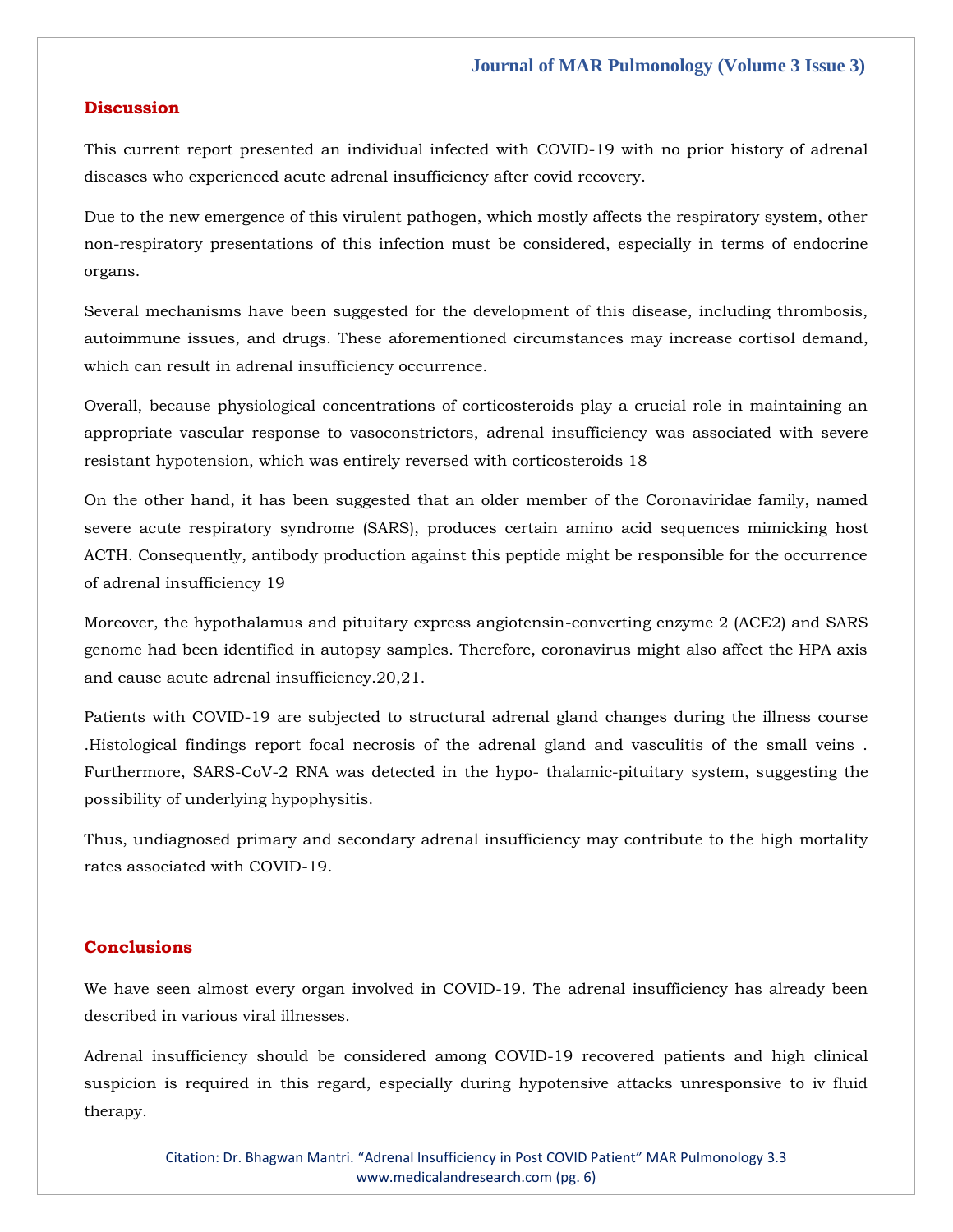### **References**

(1). Huang C, [Wang Y, Li X, Ren L, Zhao J, Hu Y, Zhang L, Fan G, Xu J, Gu X.](https://www.google.com/search?q=Clinical+features+of+patients+infected+with+2019+novel+coronavirus+in+Wuhan%2C+China&rlz=1C1VDKB_enIN952IN952&sxsrf=ALeKk02D9S4UTq-ojne4amuL8bQO3wGhOQ%3A1628491903233&ei=f9AQYZLNDYf0rQH9srLACg&oq=Clinical+features+of+patients+infected+with+2019+novel+coronavirus+in+Wuhan%2C+China&gs_lcp=Cgdnd3Mtd2l6EAM6BwgjEOoCECdKBAhBGABQ0GdY0GdgiWtoAXACeACAAdsBiAHCApIBBTAuMS4xmAEAoAEBoAECsAEKwAEB&sclient=gws-wiz&ved=0ahUKEwjSiKWLraPyAhUHeisKHX2ZDKgQ4dUDCA4&uact=5) "Clinical features of patients infected [with 2019 novel coronavirus in Wuhan, China](https://www.google.com/search?q=Clinical+features+of+patients+infected+with+2019+novel+coronavirus+in+Wuhan%2C+China&rlz=1C1VDKB_enIN952IN952&sxsrf=ALeKk02D9S4UTq-ojne4amuL8bQO3wGhOQ%3A1628491903233&ei=f9AQYZLNDYf0rQH9srLACg&oq=Clinical+features+of+patients+infected+with+2019+novel+coronavirus+in+Wuhan%2C+China&gs_lcp=Cgdnd3Mtd2l6EAM6BwgjEOoCECdKBAhBGABQ0GdY0GdgiWtoAXACeACAAdsBiAHCApIBBTAuMS4xmAEAoAEBoAECsAEKwAEB&sclient=gws-wiz&ved=0ahUKEwjSiKWLraPyAhUHeisKHX2ZDKgQ4dUDCA4&uact=5)". Lancet. 2020;395(10223):497–506.

[\(2\). Li B, Yang J, Zhao F, Zhi L, Wang X, Liu L, Bi Z, Zhao Y.](https://www.google.com/search?q=Prevalence+and+impact+of+cardiovascular+metabolic+diseases+on+COVID-19+in+China&rlz=1C1VDKB_enIN952IN952&sxsrf=ALeKk00SBFmt9QgZdKPrtrRePc2RB1OIFw%3A1628491851988&ei=S9AQYZvWO8eCyAOMiL2QCg&oq=Prevalence+and+impact+of+cardiovascular+metabolic+diseases+on+COVID-19+in+China&gs_lcp=Cgdnd3Mtd2l6EAMyBQgAEIAEOgcIIxDqAhAnSgQIQRgAUNIMWNIMYOwPaAFwAngBgAFuiAFukgEDMC4xmAEBoAEBoAECsAEKwAEB&sclient=gws-wiz&ved=0ahUKEwjbp-3yrKPyAhVHAXIKHQxED6IQ4dUDCA4&uact=5) "Prevalence and impact of cardiovascular metabolic diseases on COVID-19 in China"[. Clin Res Cardiol. 2020;109\(5\):531](https://www.google.com/search?q=Prevalence+and+impact+of+cardiovascular+metabolic+diseases+on+COVID-19+in+China&rlz=1C1VDKB_enIN952IN952&sxsrf=ALeKk00SBFmt9QgZdKPrtrRePc2RB1OIFw%3A1628491851988&ei=S9AQYZvWO8eCyAOMiL2QCg&oq=Prevalence+and+impact+of+cardiovascular+metabolic+diseases+on+COVID-19+in+China&gs_lcp=Cgdnd3Mtd2l6EAMyBQgAEIAEOgcIIxDqAhAnSgQIQRgAUNIMWNIMYOwPaAFwAngBgAFuiAFukgEDMC4xmAEBoAEBoAECsAEKwAEB&sclient=gws-wiz&ved=0ahUKEwjbp-3yrKPyAhVHAXIKHQxED6IQ4dUDCA4&uact=5)–8.

[\(3\). World Health Organization. Coronavirus disease 2019 \(COVID-19\), Situation Report](file:///D:/Proofs/August/(3).%20World%20Health%20Organization.%20Coronavirus%20disease%202019%20(COVID-19),%20Situation%20Report%20–%2097%202020,%20April%2026%20%255bAvailable%20from:) – 97 2020, April 26 [Available from: "[https://www.who.int/docs/default-source/coronaviruse/situation-reports/20200426-sitrep-](file:///D:/Proofs/August/(3).%20World%20Health%20Organization.%20Coronavirus%20disease%202019%20(COVID-19),%20Situation%20Report%20–%2097%202020,%20April%2026%20%255bAvailable%20from:)[97-covid-19.pdf?sfvrsn=d1c3e800\\_6. Accessed 26 Apr 2020](file:///D:/Proofs/August/(3).%20World%20Health%20Organization.%20Coronavirus%20disease%202019%20(COVID-19),%20Situation%20Report%20–%2097%202020,%20April%2026%20%255bAvailable%20from:)".

[\(4\) Wang D, Hu B, Hu C, Zhu F, Liu X, Zhang J, Wang B, Xiang H, Cheng Z, Xiong Y, Zhao Y, Li Y, Wang X, Peng Z.](https://www.google.com/search?q=Clinical+Characteristics+of+138+Hospitalized+Patients+With+2019+Novel+Coronavirus-Infected+Pneumonia+in+Wuhan%2C+China&rlz=1C1VDKB_enIN952IN952&sxsrf=ALeKk01QAs1byGxxWNz44FEA48xZttz4Hg%3A1628491801827&ei=GdAQYZXuMbGd4-EP2J2F0AE&oq=Clinical+Characteristics+of+138+Hospitalized+Patients+With+2019+Novel+Coronavirus-Infected+Pneumonia+in+Wuhan%2C+China&gs_lcp=Cgdnd3Mtd2l6EAMyBwgjEOoCECcyBwgjEOoCECcyBwgjEOoCECcyBwgjEOoCECcyBwgjEOoCECcyBwgjEOoCECcyBwgjEOoCECcyBwgjEOoCECcyBwgjEOoCECcyBwgjEOoCECdKBAhBGABQ8fcCWPH3AmD7-gJoAXACeACAAQCIAQCSAQCYAQGgAQGgAQKwAQrAAQE&sclient=gws-wiz&ved=0ahUKEwjV3vfarKPyAhWxzjgGHdhOARoQ4dUDCA4&uact=5)  "[Clinical Characteristics of 138 Hospitalized Patients With 2019 Novel Coronavirus-Infected Pneumonia in Wuhan,](https://www.google.com/search?q=Clinical+Characteristics+of+138+Hospitalized+Patients+With+2019+Novel+Coronavirus-Infected+Pneumonia+in+Wuhan%2C+China&rlz=1C1VDKB_enIN952IN952&sxsrf=ALeKk01QAs1byGxxWNz44FEA48xZttz4Hg%3A1628491801827&ei=GdAQYZXuMbGd4-EP2J2F0AE&oq=Clinical+Characteristics+of+138+Hospitalized+Patients+With+2019+Novel+Coronavirus-Infected+Pneumonia+in+Wuhan%2C+China&gs_lcp=Cgdnd3Mtd2l6EAMyBwgjEOoCECcyBwgjEOoCECcyBwgjEOoCECcyBwgjEOoCECcyBwgjEOoCECcyBwgjEOoCECcyBwgjEOoCECcyBwgjEOoCECcyBwgjEOoCECcyBwgjEOoCECdKBAhBGABQ8fcCWPH3AmD7-gJoAXACeACAAQCIAQCSAQCYAQGgAQGgAQKwAQrAAQE&sclient=gws-wiz&ved=0ahUKEwjV3vfarKPyAhWxzjgGHdhOARoQ4dUDCA4&uact=5)  China". [JAMA. 2020;323\(11\):1061.](https://www.google.com/search?q=Clinical+Characteristics+of+138+Hospitalized+Patients+With+2019+Novel+Coronavirus-Infected+Pneumonia+in+Wuhan%2C+China&rlz=1C1VDKB_enIN952IN952&sxsrf=ALeKk01QAs1byGxxWNz44FEA48xZttz4Hg%3A1628491801827&ei=GdAQYZXuMbGd4-EP2J2F0AE&oq=Clinical+Characteristics+of+138+Hospitalized+Patients+With+2019+Novel+Coronavirus-Infected+Pneumonia+in+Wuhan%2C+China&gs_lcp=Cgdnd3Mtd2l6EAMyBwgjEOoCECcyBwgjEOoCECcyBwgjEOoCECcyBwgjEOoCECcyBwgjEOoCECcyBwgjEOoCECcyBwgjEOoCECcyBwgjEOoCECcyBwgjEOoCECcyBwgjEOoCECdKBAhBGABQ8fcCWPH3AmD7-gJoAXACeACAAQCIAQCSAQCYAQGgAQGgAQKwAQrAAQE&sclient=gws-wiz&ved=0ahUKEwjV3vfarKPyAhWxzjgGHdhOARoQ4dUDCA4&uact=5)

[\(5\). Chen T, Wu D, Chen H, Yan W, Yang D, Chen G, Ma K, Xu D, Yu H, Wang H, Wang T, Guo W, Chen J, Ding C,](https://www.google.com/search?q=Ning+Q+Clinical+characteristics+of+113+deceased+patients+with+coronavirus+disease+2019%3A+retrospective+study&rlz=1C1VDKB_enIN952IN952&sxsrf=ALeKk01t4kvxItRb7BzdOvyEHf14RHYtaw%3A1628491784590&ei=CNAQYd69I8Oc4-EP2L-pSA&oq=Ning+Q+Clinical+characteristics+of+113+deceased+patients+with+coronavirus+disease+2019%3A+retrospective+study&gs_lcp=Cgdnd3Mtd2l6EAMyBwgjEOoCECcyBwgjEOoCECcyBwgjEOoCECcyBwgjEOoCECcyBwgjEOoCECcyBwgjEOoCECcyBwgjEOoCECcyBwgjEOoCECcyBwgjEOoCECcyBwgjEOoCECdKBAhBGABQ4XVY4XVg3HhoAXACeACAAYMBiAGDAZIBAzAuMZgBAKABAaABArABCsABAQ&sclient=gws-wiz&ved=0ahUKEwje4dvSrKPyAhVDzjgGHdhfCgkQ4dUDCA4&uact=5)  Zhang X, Huang J, Han M, Li S, Luo X, Zhao J, "[Ning Q Clinical characteristics of 113 deceased patients with](https://www.google.com/search?q=Ning+Q+Clinical+characteristics+of+113+deceased+patients+with+coronavirus+disease+2019%3A+retrospective+study&rlz=1C1VDKB_enIN952IN952&sxsrf=ALeKk01t4kvxItRb7BzdOvyEHf14RHYtaw%3A1628491784590&ei=CNAQYd69I8Oc4-EP2L-pSA&oq=Ning+Q+Clinical+characteristics+of+113+deceased+patients+with+coronavirus+disease+2019%3A+retrospective+study&gs_lcp=Cgdnd3Mtd2l6EAMyBwgjEOoCECcyBwgjEOoCECcyBwgjEOoCECcyBwgjEOoCECcyBwgjEOoCECcyBwgjEOoCECcyBwgjEOoCECcyBwgjEOoCECcyBwgjEOoCECcyBwgjEOoCECdKBAhBGABQ4XVY4XVg3HhoAXACeACAAYMBiAGDAZIBAzAuMZgBAKABAaABArABCsABAQ&sclient=gws-wiz&ved=0ahUKEwje4dvSrKPyAhVDzjgGHdhfCgkQ4dUDCA4&uact=5)  [coronavirus disease 2019: retrospective study](https://www.google.com/search?q=Ning+Q+Clinical+characteristics+of+113+deceased+patients+with+coronavirus+disease+2019%3A+retrospective+study&rlz=1C1VDKB_enIN952IN952&sxsrf=ALeKk01t4kvxItRb7BzdOvyEHf14RHYtaw%3A1628491784590&ei=CNAQYd69I8Oc4-EP2L-pSA&oq=Ning+Q+Clinical+characteristics+of+113+deceased+patients+with+coronavirus+disease+2019%3A+retrospective+study&gs_lcp=Cgdnd3Mtd2l6EAMyBwgjEOoCECcyBwgjEOoCECcyBwgjEOoCECcyBwgjEOoCECcyBwgjEOoCECcyBwgjEOoCECcyBwgjEOoCECcyBwgjEOoCECcyBwgjEOoCECcyBwgjEOoCECdKBAhBGABQ4XVY4XVg3HhoAXACeACAAYMBiAGDAZIBAzAuMZgBAKABAaABArABCsABAQ&sclient=gws-wiz&ved=0ahUKEwje4dvSrKPyAhVDzjgGHdhfCgkQ4dUDCA4&uact=5)". BMJ. 2020;368:m1091. Epub 2020 Mar 26.

[\(6\). Arentz M, Yim E, Klaff L, Lokhandwala S, Riedo FX, Chong M, Lee](https://www.google.com/search?q=M+Characteristics+and+Outcomes+of+21+Critically+Ill+Patients+With+COVID-19+in+Washington+State&rlz=1C1VDKB_enIN952IN952&sxsrf=ALeKk03dvCYmq8JUSAkEwxWstSiPIcC_Sw%3A1628491751519&ei=588QYcWRH8WM4-EP2_Sn-Ak&oq=M+Characteristics+and+Outcomes+of+21+Critically+Ill+Patients+With+COVID-19+in+Washington+State&gs_lcp=Cgdnd3Mtd2l6EAM6BwgjEOoCECdKBAhBGABQ5_QBWOf0AWD39wFoAXAAeACAAXiIAe8BkgEDMC4ymAEAoAEBoAECsAEKwAEB&sclient=gws-wiz&ved=0ahUKEwiFofnCrKPyAhVFxjgGHVv6CZ8Q4dUDCA4&uact=5) "M Characteristics and Outcomes of 21 [Critically Ill Patients With COVID-19 in Washington State.](https://www.google.com/search?q=M+Characteristics+and+Outcomes+of+21+Critically+Ill+Patients+With+COVID-19+in+Washington+State&rlz=1C1VDKB_enIN952IN952&sxsrf=ALeKk03dvCYmq8JUSAkEwxWstSiPIcC_Sw%3A1628491751519&ei=588QYcWRH8WM4-EP2_Sn-Ak&oq=M+Characteristics+and+Outcomes+of+21+Critically+Ill+Patients+With+COVID-19+in+Washington+State&gs_lcp=Cgdnd3Mtd2l6EAM6BwgjEOoCECdKBAhBGABQ5_QBWOf0AWD39wFoAXAAeACAAXiIAe8BkgEDMC4ymAEAoAEBoAECsAEKwAEB&sclient=gws-wiz&ved=0ahUKEwiFofnCrKPyAhVFxjgGHVv6CZ8Q4dUDCA4&uact=5)" JAMA. 2020;323(16):1612.

[\(7\). Cao J, Tu WJ, Cheng W, Yu L, Liu YK, Hu X, Liu Q.](https://www.google.com/search?q=Features+and+Short-term+Outcomes+of+102+Patients+with+Coronavirus+Disease+2019+in+Wuhan%2C+China&rlz=1C1VDKB_enIN952IN952&sxsrf=ALeKk00OSi7ABzXpZpCVAIQWF3UBo7JVTQ%3A1628491735217&ei=188QYc7ODNKE4-EP896DmAM&oq=Features+and+Short-term+Outcomes+of+102+Patients+with+Coronavirus+Disease+2019+in+Wuhan%2C+China&gs_lcp=Cgdnd3Mtd2l6EAM6BwgjEOoCECdKBAhBGABQ73NY73NggXdoAXAAeACAAZoBiAGyApIBAzAuMpgBAKABAaABArABCsABAQ&sclient=gws-wiz&ved=0ahUKEwiOlpa7rKPyAhVSwjgGHXPvADMQ4dUDCA4&uact=5) Clinical "Features and Short-term Outcomes of 102 Patients [with Coronavirus Disease 2019 in Wuhan, China](https://www.google.com/search?q=Features+and+Short-term+Outcomes+of+102+Patients+with+Coronavirus+Disease+2019+in+Wuhan%2C+China&rlz=1C1VDKB_enIN952IN952&sxsrf=ALeKk00OSi7ABzXpZpCVAIQWF3UBo7JVTQ%3A1628491735217&ei=188QYc7ODNKE4-EP896DmAM&oq=Features+and+Short-term+Outcomes+of+102+Patients+with+Coronavirus+Disease+2019+in+Wuhan%2C+China&gs_lcp=Cgdnd3Mtd2l6EAM6BwgjEOoCECdKBAhBGABQ73NY73NggXdoAXAAeACAAZoBiAGyApIBAzAuMpgBAKABAaABArABCsABAQ&sclient=gws-wiz&ved=0ahUKEwiOlpa7rKPyAhVSwjgGHXPvADMQ4dUDCA4&uact=5)". Clin Infect Dis. 2020;71(15):748.

[\(8\) Klok FA, Kruip MJHA, van der Meer NJM, Arbous MS, Gommers DAMPJ, Kant KM, Kaptein FHJ, van Paassen J,](https://www.google.com/search?q=Incidence+of+thrombotic+complications+in+critically+ill+ICU+patients+with+COVID-19&rlz=1C1VDKB_enIN952IN952&sxsrf=ALeKk01ue-Fvj0f5FKEZzykr3CKy91Dk_w%3A1628491720401&ei=yM8QYdHmF4OC4-EPsoiR-A4&oq=Incidence+of+thrombotic+complications+in+critically+ill+ICU+patients+with+COVID-19&gs_lcp=Cgdnd3Mtd2l6EAM6BwgjEOoCECdKBAhBGABQ8mVY8mVgpGloAXAAeACAAX-IAeMBkgEDMC4ymAEAoAEBoAECsAEKwAEB&sclient=gws-wiz&ved=0ahUKEwjR6o20rKPyAhUDwTgGHTJEBO8Q4dUDCA4&uact=5)  Stals MAM, Huisman MV, Endeman H. "[Incidence of thrombotic complications in critically ill ICU patients with](https://www.google.com/search?q=Incidence+of+thrombotic+complications+in+critically+ill+ICU+patients+with+COVID-19&rlz=1C1VDKB_enIN952IN952&sxsrf=ALeKk01ue-Fvj0f5FKEZzykr3CKy91Dk_w%3A1628491720401&ei=yM8QYdHmF4OC4-EPsoiR-A4&oq=Incidence+of+thrombotic+complications+in+critically+ill+ICU+patients+with+COVID-19&gs_lcp=Cgdnd3Mtd2l6EAM6BwgjEOoCECdKBAhBGABQ8mVY8mVgpGloAXAAeACAAX-IAeMBkgEDMC4ymAEAoAEBoAECsAEKwAEB&sclient=gws-wiz&ved=0ahUKEwjR6o20rKPyAhUDwTgGHTJEBO8Q4dUDCA4&uact=5)  COVID-19"[.Thromb Res. 2020;191:145. Epub 2020 Apr 10.](https://www.google.com/search?q=Incidence+of+thrombotic+complications+in+critically+ill+ICU+patients+with+COVID-19&rlz=1C1VDKB_enIN952IN952&sxsrf=ALeKk01ue-Fvj0f5FKEZzykr3CKy91Dk_w%3A1628491720401&ei=yM8QYdHmF4OC4-EPsoiR-A4&oq=Incidence+of+thrombotic+complications+in+critically+ill+ICU+patients+with+COVID-19&gs_lcp=Cgdnd3Mtd2l6EAM6BwgjEOoCECdKBAhBGABQ8mVY8mVgpGloAXAAeACAAX-IAeMBkgEDMC4ymAEAoAEBoAECsAEKwAEB&sclient=gws-wiz&ved=0ahUKEwjR6o20rKPyAhUDwTgGHTJEBO8Q4dUDCA4&uact=5)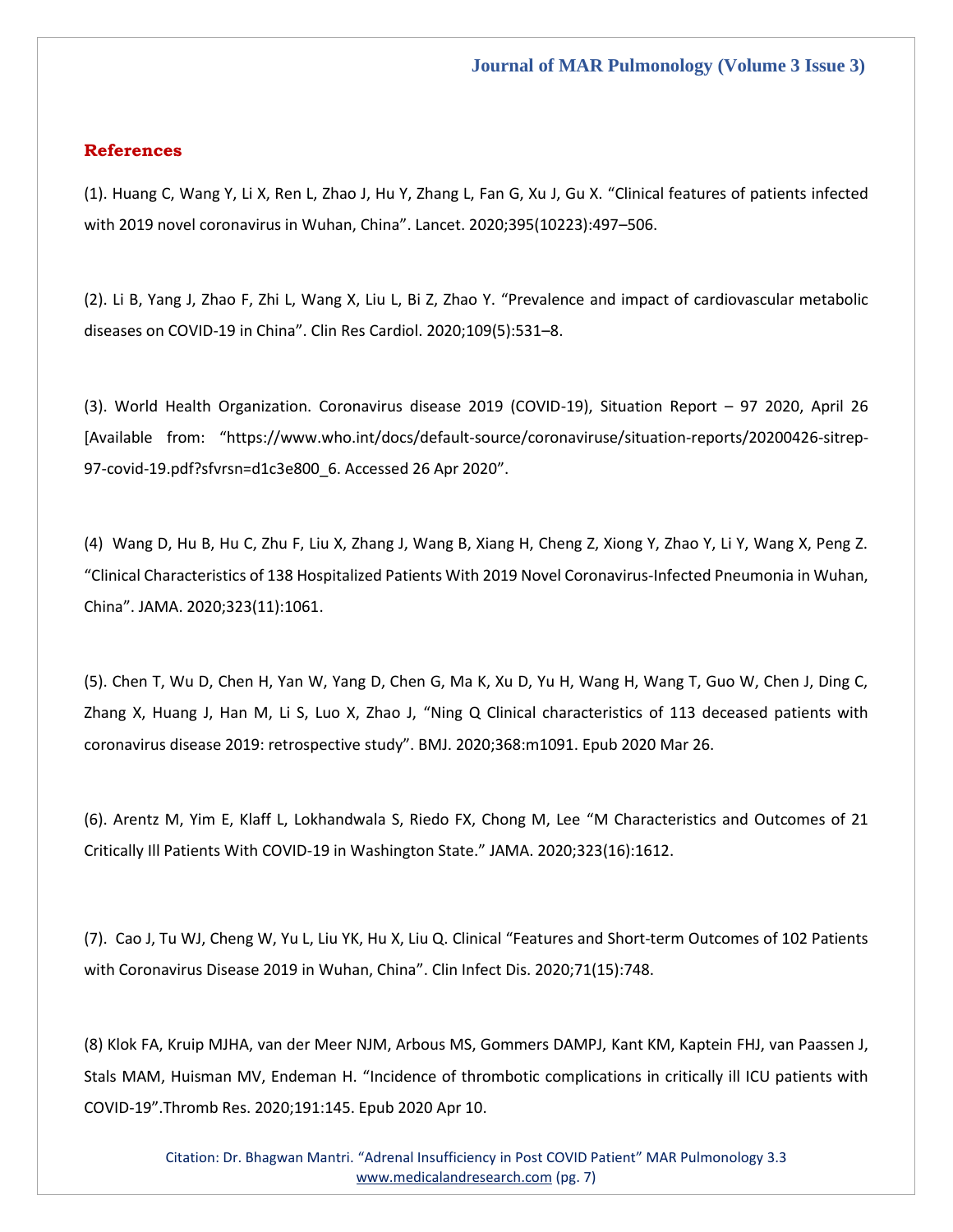[\(9\) Moll M, Zon RL, Sylvester KW, Chen EC, Cheng V, Connell NT, Fredenburgh LE, Baron RM, Cho MH, Woolley AE,](https://www.google.com/search?q=VTE+in+ICU+Patients+With+COVID-19.Chest&rlz=1C1VDKB_enIN952IN952&sxsrf=ALeKk008q8LxFw7XAoM89JCT9H8QA634Dg%3A1628491706773&ei=us8QYYbRLpPH4-EPquyNkAc&oq=VTE+in+ICU+Patients+With+COVID-19.Chest&gs_lcp=Cgdnd3Mtd2l6EAMyCAghEBYQHRAeOgcIIxDqAhAnSgQIQRgAUPRcWPRcYI1gaAFwAHgAgAF8iAH1AZIBAzAuMpgBAKABAaABArABCsABAQ&sclient=gws-wiz&ved=0ahUKEwiGls6trKPyAhWT4zgGHSp2A3IQ4dUDCA4&uact=5)  [Connors JM](https://www.google.com/search?q=VTE+in+ICU+Patients+With+COVID-19.Chest&rlz=1C1VDKB_enIN952IN952&sxsrf=ALeKk008q8LxFw7XAoM89JCT9H8QA634Dg%3A1628491706773&ei=us8QYYbRLpPH4-EPquyNkAc&oq=VTE+in+ICU+Patients+With+COVID-19.Chest&gs_lcp=Cgdnd3Mtd2l6EAMyCAghEBYQHRAeOgcIIxDqAhAnSgQIQRgAUPRcWPRcYI1gaAFwAHgAgAF8iAH1AZIBAzAuMpgBAKABAaABArABCsABAQ&sclient=gws-wiz&ved=0ahUKEwiGls6trKPyAhWT4zgGHSp2A3IQ4dUDCA4&uact=5)

"[VTE in ICU Patients With COVID-19.Chest](https://www.google.com/search?q=VTE+in+ICU+Patients+With+COVID-19.Chest&rlz=1C1VDKB_enIN952IN952&sxsrf=ALeKk008q8LxFw7XAoM89JCT9H8QA634Dg%3A1628491706773&ei=us8QYYbRLpPH4-EPquyNkAc&oq=VTE+in+ICU+Patients+With+COVID-19.Chest&gs_lcp=Cgdnd3Mtd2l6EAMyCAghEBYQHRAeOgcIIxDqAhAnSgQIQRgAUPRcWPRcYI1gaAFwAHgAgAF8iAH1AZIBAzAuMpgBAKABAaABArABCsABAQ&sclient=gws-wiz&ved=0ahUKEwiGls6trKPyAhWT4zgGHSp2A3IQ4dUDCA4&uact=5)". 2020;158(5):2130. Epub 2020 Jul 22.

[\(10\). Bilaloglu S, Aphinyanaphongs Y, Jones S, Iturrate E, Hochman J, Berger JS](https://www.google.com/search?q=Thrombosis+in+Hospitalized+Patients+With+COVID-19+in+a+New+York+City&rlz=1C1VDKB_enIN952IN952&sxsrf=ALeKk03erIsb75VjYM49Vt336oCDzwazSg%3A1628491683931&ei=o88QYeWeOJ6P4-EPgbeEmAs&oq=Thrombosis+in+Hospitalized+Patients+With+COVID-19+in+a+New+York+City&gs_lcp=Cgdnd3Mtd2l6EAM6BwgjEOoCECdKBAhBGABQyXJYyXJg0HVoAXACeACAAW-IAW-SAQMwLjGYAQGgAQGgAQKwAQrAAQE&sclient=gws-wiz&ved=0ahUKEwil_NuirKPyAhWexzgGHYEbAbMQ4dUDCA4&uact=5) "Thrombosis in Hospitalized Patients With COVID-19 in a New York City" [Health System.JAMA. 2020;324\(8\):799.](https://www.google.com/search?q=Thrombosis+in+Hospitalized+Patients+With+COVID-19+in+a+New+York+City&rlz=1C1VDKB_enIN952IN952&sxsrf=ALeKk03erIsb75VjYM49Vt336oCDzwazSg%3A1628491683931&ei=o88QYeWeOJ6P4-EPgbeEmAs&oq=Thrombosis+in+Hospitalized+Patients+With+COVID-19+in+a+New+York+City&gs_lcp=Cgdnd3Mtd2l6EAM6BwgjEOoCECdKBAhBGABQyXJYyXJg0HVoAXACeACAAW-IAW-SAQMwLjGYAQGgAQGgAQKwAQrAAQE&sclient=gws-wiz&ved=0ahUKEwil_NuirKPyAhWexzgGHYEbAbMQ4dUDCA4&uact=5)

[\(11\). Helms J, Tacquard C, Severac F, Leonard-Lorant I, Ohana](https://www.google.com/search?q=High+risk+of+thrombosis+in+patients+with+severe+SARS-CoV-2+infection%3A+a+multicenter+prospective+cohort+study&rlz=1C1VDKB_enIN952IN952&sxsrf=ALeKk03erIsb75VjYM49Vt336oCDzwazSg%3A1628491683931&ei=o88QYeWeOJ6P4-EPgbeEmAs&oq=High+risk+of+thrombosis+in+patients+with+severe+SARS-CoV-2+infection%3A+a+multicenter+prospective+cohort+study&gs_lcp=Cgdnd3Mtd2l6EAxKBAhBGABQAFgAYMUvaABwAngAgAEAiAEAkgEAmAEBwAEB&sclient=gws-wiz&ved=0ahUKEwil_NuirKPyAhWexzgGHYEbAbMQ4dUDCA4) M, Delabranche X, Merdji H, Clere-Jehl R, Schenck [M, Fagot Gandet F, Fafi-Kremer S, Castelain V, Schneider F, Grunebaum L, Anglés-Cano E, Sattler L, Mertes PM,](https://www.google.com/search?q=High+risk+of+thrombosis+in+patients+with+severe+SARS-CoV-2+infection%3A+a+multicenter+prospective+cohort+study&rlz=1C1VDKB_enIN952IN952&sxsrf=ALeKk03erIsb75VjYM49Vt336oCDzwazSg%3A1628491683931&ei=o88QYeWeOJ6P4-EPgbeEmAs&oq=High+risk+of+thrombosis+in+patients+with+severe+SARS-CoV-2+infection%3A+a+multicenter+prospective+cohort+study&gs_lcp=Cgdnd3Mtd2l6EAxKBAhBGABQAFgAYMUvaABwAngAgAEAiAEAkgEAmAEBwAEB&sclient=gws-wiz&ved=0ahUKEwil_NuirKPyAhWexzgGHYEbAbMQ4dUDCA4)  Meziani F, CRICS TRIGGERSEP Group ("[Clinical Research in Intensive Care and Sepsis Trial Group for Global](https://www.google.com/search?q=High+risk+of+thrombosis+in+patients+with+severe+SARS-CoV-2+infection%3A+a+multicenter+prospective+cohort+study&rlz=1C1VDKB_enIN952IN952&sxsrf=ALeKk03erIsb75VjYM49Vt336oCDzwazSg%3A1628491683931&ei=o88QYeWeOJ6P4-EPgbeEmAs&oq=High+risk+of+thrombosis+in+patients+with+severe+SARS-CoV-2+infection%3A+a+multicenter+prospective+cohort+study&gs_lcp=Cgdnd3Mtd2l6EAxKBAhBGABQAFgAYMUvaABwAngAgAEAiAEAkgEAmAEBwAEB&sclient=gws-wiz&ved=0ahUKEwil_NuirKPyAhWexzgGHYEbAbMQ4dUDCA4)  Evaluation and Research in Sepsis") "[High risk of thrombosis in patients with severe SARS-CoV-2 infection: a](https://www.google.com/search?q=High+risk+of+thrombosis+in+patients+with+severe+SARS-CoV-2+infection%3A+a+multicenter+prospective+cohort+study&rlz=1C1VDKB_enIN952IN952&sxsrf=ALeKk03erIsb75VjYM49Vt336oCDzwazSg%3A1628491683931&ei=o88QYeWeOJ6P4-EPgbeEmAs&oq=High+risk+of+thrombosis+in+patients+with+severe+SARS-CoV-2+infection%3A+a+multicenter+prospective+cohort+study&gs_lcp=Cgdnd3Mtd2l6EAxKBAhBGABQAFgAYMUvaABwAngAgAEAiAEAkgEAmAEBwAEB&sclient=gws-wiz&ved=0ahUKEwil_NuirKPyAhWexzgGHYEbAbMQ4dUDCA4)  multicenter prospective cohort study." [Intensive Care Med. 2020;46\(6\):1089. Epub 2020 May 4.](https://www.google.com/search?q=High+risk+of+thrombosis+in+patients+with+severe+SARS-CoV-2+infection%3A+a+multicenter+prospective+cohort+study&rlz=1C1VDKB_enIN952IN952&sxsrf=ALeKk03erIsb75VjYM49Vt336oCDzwazSg%3A1628491683931&ei=o88QYeWeOJ6P4-EPgbeEmAs&oq=High+risk+of+thrombosis+in+patients+with+severe+SARS-CoV-2+infection%3A+a+multicenter+prospective+cohort+study&gs_lcp=Cgdnd3Mtd2l6EAxKBAhBGABQAFgAYMUvaABwAngAgAEAiAEAkgEAmAEBwAEB&sclient=gws-wiz&ved=0ahUKEwil_NuirKPyAhWexzgGHYEbAbMQ4dUDCA4)

[\(12\) Liotta EM, Batra A, Clark JR, Shlobin NA, Hoffman SC, Orban ZS, Koralnik IJ Frequent neurologic manifestations](https://www.google.com/search?q=Frequent+neurologic+manifestations+and+encephalopathy-associated+morbidity+in+Covid-19+patients&rlz=1C1VDKB_enIN952IN952&sxsrf=ALeKk02c10K8SSqhe4GCW889Y4Y4fdpnPw%3A1628491644970&ei=fM8QYZrZOs6X4-EPlJuRsAQ&oq=Frequent+neurologic+manifestations+and+encephalopathy-associated+morbidity+in+Covid-19+patients&gs_lcp=Cgdnd3Mtd2l6EAMyBQgAEIAEOgcIIxDqAhAnSgQIQRgAUMyrAVjMqwFgj68BaAFwAHgAgAGXAYgBmQKSAQMwLjKYAQCgAQGgAQKwAQrAAQE&sclient=gws-wiz&ved=0ahUKEwiah5KQrKPyAhXOyzgGHZRNBEYQ4dUDCA4&uact=5)  [and encephalopathy-associated morbidity in Covid-19 patients.](https://www.google.com/search?q=Frequent+neurologic+manifestations+and+encephalopathy-associated+morbidity+in+Covid-19+patients&rlz=1C1VDKB_enIN952IN952&sxsrf=ALeKk02c10K8SSqhe4GCW889Y4Y4fdpnPw%3A1628491644970&ei=fM8QYZrZOs6X4-EPlJuRsAQ&oq=Frequent+neurologic+manifestations+and+encephalopathy-associated+morbidity+in+Covid-19+patients&gs_lcp=Cgdnd3Mtd2l6EAMyBQgAEIAEOgcIIxDqAhAnSgQIQRgAUMyrAVjMqwFgj68BaAFwAHgAgAGXAYgBmQKSAQMwLjKYAQCgAQGgAQKwAQrAAQE&sclient=gws-wiz&ved=0ahUKEwiah5KQrKPyAhXOyzgGHZRNBEYQ4dUDCA4&uact=5) Ann Clin Transl Neurol. 2020;7(11):2221. Epub [2020 Oct 5.](https://www.google.com/search?q=Frequent+neurologic+manifestations+and+encephalopathy-associated+morbidity+in+Covid-19+patients&rlz=1C1VDKB_enIN952IN952&sxsrf=ALeKk02c10K8SSqhe4GCW889Y4Y4fdpnPw%3A1628491644970&ei=fM8QYZrZOs6X4-EPlJuRsAQ&oq=Frequent+neurologic+manifestations+and+encephalopathy-associated+morbidity+in+Covid-19+patients&gs_lcp=Cgdnd3Mtd2l6EAMyBQgAEIAEOgcIIxDqAhAnSgQIQRgAUMyrAVjMqwFgj68BaAFwAHgAgAGXAYgBmQKSAQMwLjKYAQCgAQGgAQKwAQrAAQE&sclient=gws-wiz&ved=0ahUKEwiah5KQrKPyAhXOyzgGHZRNBEYQ4dUDCA4&uact=5)

[\(13\). Toscano G, Palmerini F, Ravaglia S, Ruiz L, Invernizzi P, Cuzzoni MG, Franciotta D, Baldanti F, Daturi R,](https://www.google.com/search?q=Guillain-Barr%C3%A9Syndrome+Associated+with+SARS-CoV-2&rlz=1C1VDKB_enIN952IN952&sxsrf=ALeKk02Qrk2Hw3uTcztaz117_PJ-XL2bsw%3A1628491622953&ei=Zs8QYfDVObmG4-EP0-iw0A8&oq=Guillain-Barr%C3%A9Syndrome+Associated+with+SARS-CoV-2&gs_lcp=Cgdnd3Mtd2l6EAMyBggAEBYQHjoHCCMQ6gIQJ0oECEEYAFDDnwFYw58BYN2iAWgBcAJ4AIABhQGIAYMCkgEDMC4ymAEAoAEBoAECsAEKwAEB&sclient=gws-wiz&ved=0ahUKEwjwoNKFrKPyAhU5wzgGHVM0DPoQ4dUDCA4&uact=5)  [Postorino P, Cavallini A, Micieli G Guillain-BarréSyndrome Associated with SARS-CoV-2.N Engl J Med.](https://www.google.com/search?q=Guillain-Barr%C3%A9Syndrome+Associated+with+SARS-CoV-2&rlz=1C1VDKB_enIN952IN952&sxsrf=ALeKk02Qrk2Hw3uTcztaz117_PJ-XL2bsw%3A1628491622953&ei=Zs8QYfDVObmG4-EP0-iw0A8&oq=Guillain-Barr%C3%A9Syndrome+Associated+with+SARS-CoV-2&gs_lcp=Cgdnd3Mtd2l6EAMyBggAEBYQHjoHCCMQ6gIQJ0oECEEYAFDDnwFYw58BYN2iAWgBcAJ4AIABhQGIAYMCkgEDMC4ymAEAoAEBoAECsAEKwAEB&sclient=gws-wiz&ved=0ahUKEwjwoNKFrKPyAhU5wzgGHVM0DPoQ4dUDCA4&uact=5)  [2020;382\(26\):2574. Epub 2020 Apr 17.](https://www.google.com/search?q=Guillain-Barr%C3%A9Syndrome+Associated+with+SARS-CoV-2&rlz=1C1VDKB_enIN952IN952&sxsrf=ALeKk02Qrk2Hw3uTcztaz117_PJ-XL2bsw%3A1628491622953&ei=Zs8QYfDVObmG4-EP0-iw0A8&oq=Guillain-Barr%C3%A9Syndrome+Associated+with+SARS-CoV-2&gs_lcp=Cgdnd3Mtd2l6EAMyBggAEBYQHjoHCCMQ6gIQJ0oECEEYAFDDnwFYw58BYN2iAWgBcAJ4AIABhQGIAYMCkgEDMC4ymAEAoAEBoAECsAEKwAEB&sclient=gws-wiz&ved=0ahUKEwjwoNKFrKPyAhU5wzgGHVM0DPoQ4dUDCA4&uact=5)

[\(14\).Puelles VG, Lütgehetmann M, Lindenmeyer MT, Sperhake JP, Wong MN, Allweiss L, Chilla S, Heinemann A,](https://www.google.com/search?q=Huber+TB+Multiorgan+and+Renal+Tropism+of+SARS-CoV-2&rlz=1C1VDKB_enIN952IN952&sxsrf=ALeKk008z6yuEIV2USFcjnFRCmmtfeDjOw%3A1628491605325&ei=Vc8QYYOYE_z0juMPxdmPgAY&oq=Huber+TB+Multiorgan+and+Renal+Tropism+of+SARS-CoV-2&gs_lcp=Cgdnd3Mtd2l6EAM6BwgjEOoCECdKBAhBGABQ_3tY_3tg0H9oAXAAeACAAeUBiAH8ApIBBTAuMS4xmAEAoAEBoAECsAEKwAEB&sclient=gws-wiz&ved=0ahUKEwjDlp79q6PyAhV8umMGHcXsA2AQ4dUDCA4&uact=5)  [Wanner N, Liu S, Braun F, Lu S, Pfefferle S, Schröder AS, Edler C, Gross O, Glatzel M, Wichmann D, Wiech T, Kluge](https://www.google.com/search?q=Huber+TB+Multiorgan+and+Renal+Tropism+of+SARS-CoV-2&rlz=1C1VDKB_enIN952IN952&sxsrf=ALeKk008z6yuEIV2USFcjnFRCmmtfeDjOw%3A1628491605325&ei=Vc8QYYOYE_z0juMPxdmPgAY&oq=Huber+TB+Multiorgan+and+Renal+Tropism+of+SARS-CoV-2&gs_lcp=Cgdnd3Mtd2l6EAM6BwgjEOoCECdKBAhBGABQ_3tY_3tg0H9oAXAAeACAAeUBiAH8ApIBBTAuMS4xmAEAoAEBoAECsAEKwAEB&sclient=gws-wiz&ved=0ahUKEwjDlp79q6PyAhV8umMGHcXsA2AQ4dUDCA4&uact=5)  S, Pueschel K, Aepfelbacher M, "[Huber TB Multiorgan and Renal Tropism of SARS-CoV-2](https://www.google.com/search?q=Huber+TB+Multiorgan+and+Renal+Tropism+of+SARS-CoV-2&rlz=1C1VDKB_enIN952IN952&sxsrf=ALeKk008z6yuEIV2USFcjnFRCmmtfeDjOw%3A1628491605325&ei=Vc8QYYOYE_z0juMPxdmPgAY&oq=Huber+TB+Multiorgan+and+Renal+Tropism+of+SARS-CoV-2&gs_lcp=Cgdnd3Mtd2l6EAM6BwgjEOoCECdKBAhBGABQ_3tY_3tg0H9oAXAAeACAAeUBiAH8ApIBBTAuMS4xmAEAoAEBoAECsAEKwAEB&sclient=gws-wiz&ved=0ahUKEwjDlp79q6PyAhV8umMGHcXsA2AQ4dUDCA4&uact=5)".N Engl J Med. [2020;383\(6\):590. Epub 2020 May 13.](https://www.google.com/search?q=Huber+TB+Multiorgan+and+Renal+Tropism+of+SARS-CoV-2&rlz=1C1VDKB_enIN952IN952&sxsrf=ALeKk008z6yuEIV2USFcjnFRCmmtfeDjOw%3A1628491605325&ei=Vc8QYYOYE_z0juMPxdmPgAY&oq=Huber+TB+Multiorgan+and+Renal+Tropism+of+SARS-CoV-2&gs_lcp=Cgdnd3Mtd2l6EAM6BwgjEOoCECdKBAhBGABQ_3tY_3tg0H9oAXAAeACAAeUBiAH8ApIBBTAuMS4xmAEAoAEBoAECsAEKwAEB&sclient=gws-wiz&ved=0ahUKEwjDlp79q6PyAhV8umMGHcXsA2AQ4dUDCA4&uact=5)

(15). Wichmann D, [Sperhake JP, Lütgehetmann M, Steurer S, Edler C, Heinemann A, Heinrich F, Mushumba H,](https://www.google.com/search?q=Autopsy+Findings+and+Venous+Thromboembolism+in+Patients+With+COVID-19%3A+A+Prospective+Cohort+Study&rlz=1C1VDKB_enIN952IN952&sxsrf=ALeKk01VioBoHhHb1MXY2Ts1FuGZkpmHDw%3A1628491584415&ei=QM8QYYOSGNTE4-EPgrGOmAk&oq=Autopsy+Findings+and+Venous+Thromboembolism+in+Patients+With+COVID-19%3A+A+Prospective+Cohort+Study&gs_lcp=Cgdnd3Mtd2l6EAM6BwgjEOoCECdKBAhBGABQpJMBWKSTAWDelgFoAXACeACAAY4BiAGaApIBAzAuMpgBAKABAaABArABCsABAQ&sclient=gws-wiz&ved=0ahUKEwiDsqHzq6PyAhVU4jgGHYKYA5MQ4dUDCA4&uact=5)  [Kniep I, Schröder AS, Burdelski C, de Heer G, Nierhaus A, Frings D, Pfefferle S, Becker H, Bredereke-Wiedling H, de](https://www.google.com/search?q=Autopsy+Findings+and+Venous+Thromboembolism+in+Patients+With+COVID-19%3A+A+Prospective+Cohort+Study&rlz=1C1VDKB_enIN952IN952&sxsrf=ALeKk01VioBoHhHb1MXY2Ts1FuGZkpmHDw%3A1628491584415&ei=QM8QYYOSGNTE4-EPgrGOmAk&oq=Autopsy+Findings+and+Venous+Thromboembolism+in+Patients+With+COVID-19%3A+A+Prospective+Cohort+Study&gs_lcp=Cgdnd3Mtd2l6EAM6BwgjEOoCECdKBAhBGABQpJMBWKSTAWDelgFoAXACeACAAY4BiAGaApIBAzAuMpgBAKABAaABArABCsABAQ&sclient=gws-wiz&ved=0ahUKEwiDsqHzq6PyAhVU4jgGHYKYA5MQ4dUDCA4&uact=5)